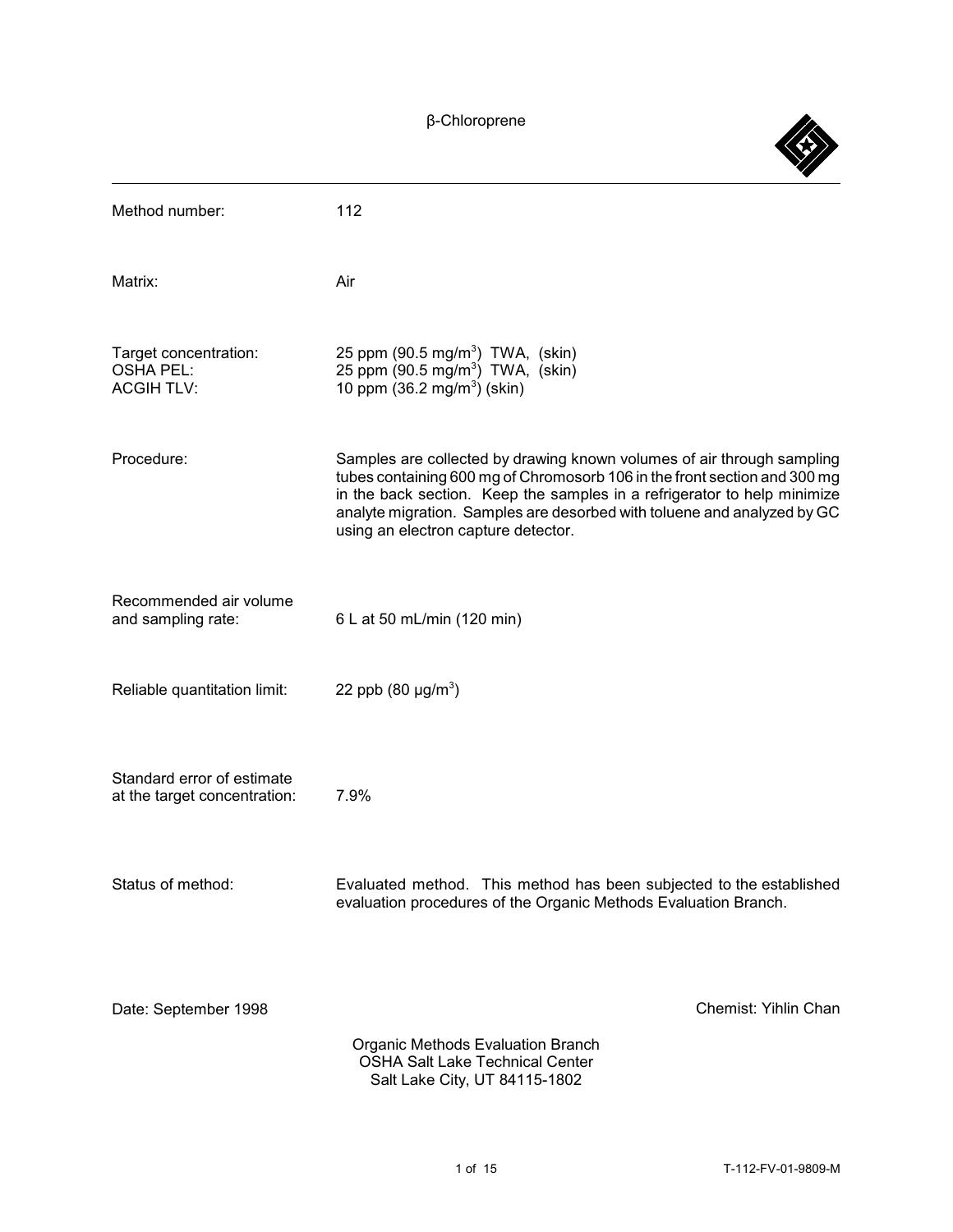# 1. General Discussion

# 1.1 Background

# 1.1.1 History

 coconut shell charcoal tubes, desorption with carbon disulfide, and analysis by GC with a flame ionization detector (FID) (Ref. 5.1). Work at OSHA SLTC, however, has shown that the coconut shell charcoal tube does not retain chloroprene well (Ref. 5.2). Also, the method is not very sensitive. The present work was undertaken to develop a sampling and For monitoring occupational exposure to chloroprene, NIOSH specifies sampling with analytical method that is more sensitive.

 Chloroprene auto-oxidizes easily, polymerizes spontaneously at room temperature, and forms cyclic dimers on prolonged standing even in the presence of polymerization inhibitors (Ref. 5.3). Attempts were made to convert chloroprene to a stable derivative. The not quantitative. The chlorine atom on the 1,3-butadiene strongly enhances the free- radical activity(polymerization) of the molecule and decreases its activity in ionic and Dielsreagents investigated included bromine, hydrogen bromide, tetracyanoethylene, and 7,7,8,8-tetracyanoquinonedimethane. None were successful because the reactions were Alder reactions.

chloroprene in air down to 0.01 mg/m<sup>3</sup> (3 ppb) (Ref. 5.4). He sampled with tubes Because the sample is not diluted with solvents, sensitivityis greatly enhanced – 1000-fold, assuming 1-mL extraction and 1-µL injection. UnfortunatelySLTC does not have a thermal desorption unit equipped with an autosampler at this time. We decided on a conventional In 1987, a Chinese scientist reported a method of determining the concentration of containing Chromosorb 101 and thermally desorbed the analyte directly into a GC column. solvent desorption method. The target concentration was set at 25 ppm, the current OSHA PEL.

 Chromosorb 106 was selected as the sampling media for its high surface area (700 to 800  $m^2$ /g versus less than 50 m<sup>2</sup>/g for Chromosorb 101). The selection was also based on the consideration that the method may be adapted to thermal desorption in the future. The sensitivity was increased 400-fold by using an electron capture detector (ECD) instead of an FID.

 There was concern for the purity of chloroprene used to prepare analytical standards because chloroprene is unstable. NIOSH used freshlydistilled chloroprene in their method. chloroprene: Chem Service (45% in xylene) and Alfa/Aeser (50% in xylene). When materials from these two suppliers were compared with freshly distilled chloroprene, their nominal concentrations were within experimental error. Theywere found to be stable when (Ref. 5.1) We recommend the same. There are two commercially available sources of stored in a freezer (-13  $^{\circ}$ C) during the time of this work (two months).

 1.1.2 Toxic effects (This section is for information only and should not be taken as the basis of OSHA policy.)

 Chloroprene is much more toxic to rodents than butadiene or isoprene. Toxic effects in humans from acute, high-level, chloroprene exposures have been reported for the liver, circulatorysystem, hematopoietic system, central and peripheral nervous systems, immune system, reproductive system, and the periodontia. Symptoms include headache, irritability, cardiac palpitations, dizziness, insomnia, fatigue, respiratory irritations, chest pains, necrosis. There are marked disparities between the studies reported by U.S. and Russian investigators of the toxicity and hazards posed by exposure to chloroprene. Although two Russian epidemiological studies suggested that exposure to chloroprene was related to increased incidences of skin and lung cancer, both the International Agency for Research gastrointestinal disorders, dermatitis, temporary hair loss, conjunctivitis, and corneal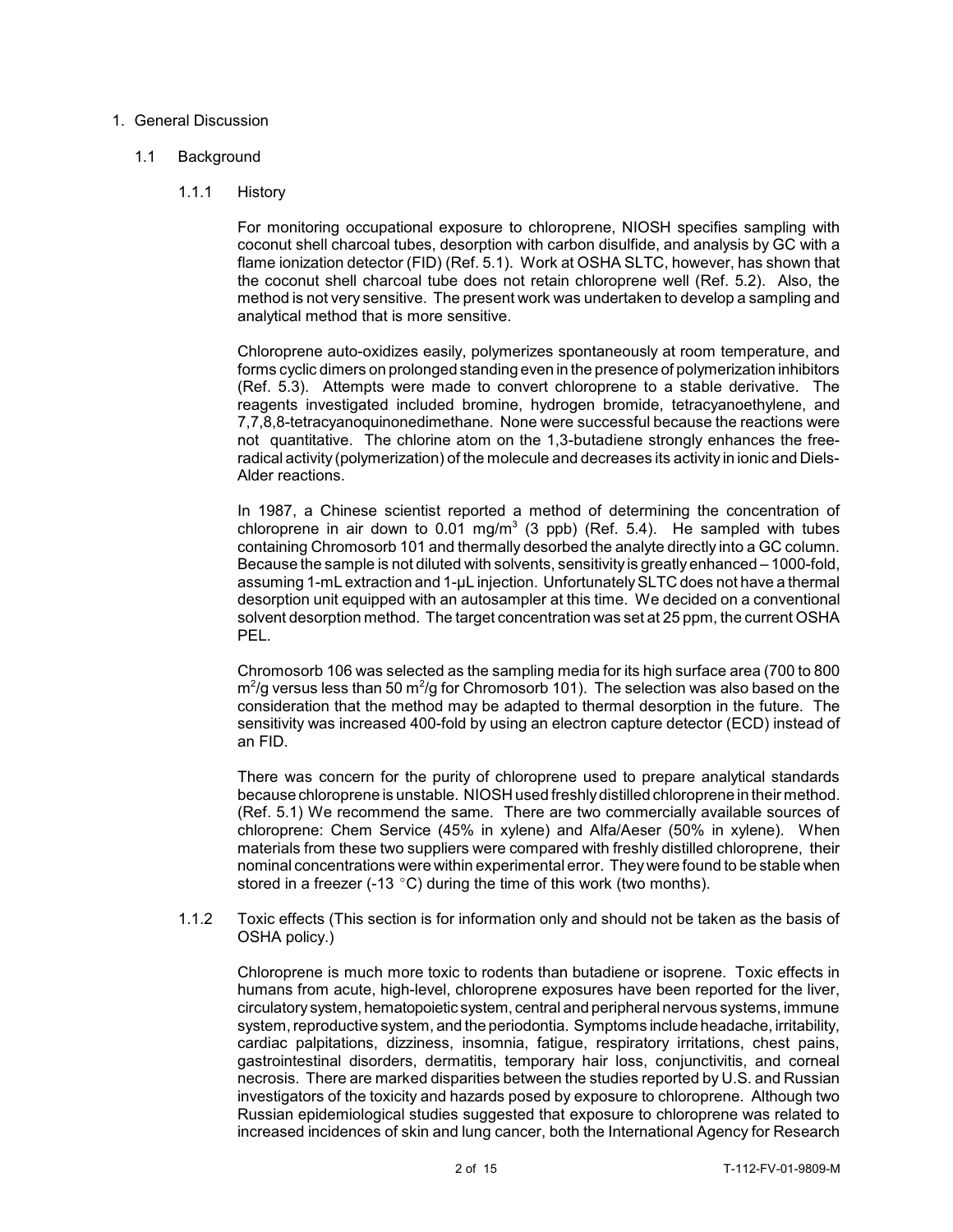on Cancer (Ref. 5.5) and the American Conference of Governmental Industrial Hygienist (Ref. 5.6) have concluded that chloroprene is not classifiable as to its carcinogenicity to humans. The NIOSH criteria document also stated "The presently available data appear to be insufficient to formulate firm conclusions on the carcinogenicity of chloroprene." (Ref. 5.7)

1.1.3 Workplace exposure

 resistant cushioning, and other applications requiring chemical, oil, and weather resistance, Most chloroprene is polymerized to make polychloroprene (neoprene), a synthetic rubber used in wire and cable covers, gaskets, automotive parts, adhesives, caulks, flameor high gum strength. (Ref. 5.3) The major worker exposure to chloroprene occurs in the manufacture of the monomer and during the polymerization to neoprene latex. It occurs chiefly by inhalation of the vapor and skin contact with the liquid. (Ref. 5.7)

1.1.4 Physical properties and other descriptive information (Ref. 5.2)

| CAS no.:                        | 126-99-8                                                          |
|---------------------------------|-------------------------------------------------------------------|
| synonyms:                       | 2-chloro-1,3-butadiene; chloroprene                               |
| formula:                        | $C_4H_5Cl$                                                        |
| formula weight:                 | 88.54                                                             |
| appearance:                     | clear liquid                                                      |
| boiling point:                  | 59.4 °C                                                           |
| melting point:                  | -128 to -132 $^{\circ}{\rm C}$                                    |
| density:                        | 0.9585 g/mL at 20 $^{\circ}$ C                                    |
| 0.9591 g/mL at -12 $^{\circ}$ C |                                                                   |
|                                 | 0.9148 g/mL (50% in xylene, at -12 $^{\circ}$ C)                  |
|                                 | 0.9106 g/mL (calculated for 45% in xylene, at -12 $^{\circ}$ C)   |
| flash point:                    | -20 °C (ASTM open cup)                                            |
| solubility:                     | slightly soluble in water $($ <1%) and miscible with most organic |
|                                 | solvents                                                          |
| vapor pressure $(p)$ :          | $log_{10} p = 6.652 - 1545/T$ (T in K, p in kPa)                  |
| reactivity:                     | readily forms dimers and oxidizes at room temperature             |
| structure:                      | CL.                                                               |
|                                 |                                                                   |
|                                 |                                                                   |
|                                 |                                                                   |

 The analyte air concentrations throughout this method are based on the recommended sampling and analytical parameters. Air concentrations listed in ppm are referenced to 25 °C and 101.3 kPa (760 mmHg).

- 1.2 Limit defining parameters
	- 1.2.1 Detection limit of the analytical procedure

 The detection limit of the analytical procedure is 2.4 pg. This is the amount of analyte that will give a response that is significantly different from the background response of reagent blank. (Sections 4.1 and 4.2)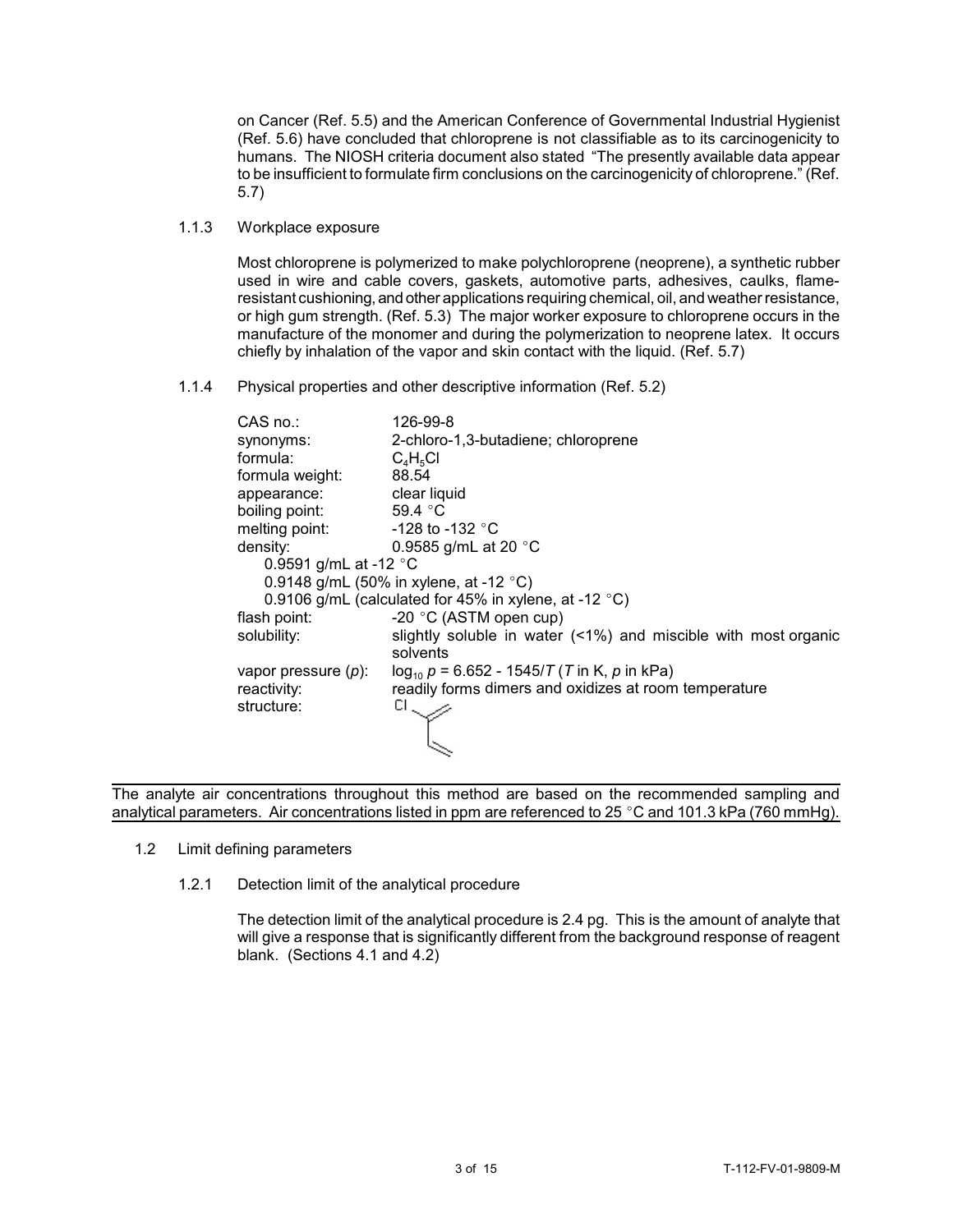# 1.2.2 Detection limit of the overall procedure

The detection limit of the overall procedure is 0.14  $\mu$ g per sample (6.6 ppb, 24  $\mu$ g/m $^3$ ). This is the amount of analyte spiked on the sampler that will give a response that is significantly different from the background response of a sampler blank. (Sections 4.1 and 4.3)

1.2.3 Reliable quantitation limit

The reliable quantitation limit is 0.48 µg per sample (22 ppb, 80  $\mu$ g/m<sup>3</sup>). This is the amount of analyte spiked on a sampler that will give a signal that is considered the lower limit for precise quantitative measurements. (Section 4.4)

1.2.4 Precision (analytical procedure)

The precision of the analytical procedure, measured as the pooled relative standard deviation over a concentration range equivalent to 0.5 to 2 times the target concentration, is 0.32%. (Section 4.5)

1.2.5 Precision (overall procedure)

 The precision of the overall procedure at the 95% confidence level for the ambient 15-day storage test (at the target concentration) is ±16%. This includes an additional 5% for sampling error. (Section 4.6)

1.2.6 Recovery

 The recovery of chloroprene from samples used in a 15-day storage test remained above 95%, when the samples were stored at ambient temperature. (Section 4.7)

### 1.2.7 Reproducibility

 Six samples, collected from a controlled test atmosphere of chloroprene, with a draft copy of this procedure, were submitted for analysis by an SLTC Service Branch. The samples were analyzed after 2 days of storage at 5  $^{\circ}$ C. No individual sample result deviated from its theoretical value by more than the precision reported in Section 1.2.5. (Section 4.8)

## 2. Sampling Procedure

- 2.1 Apparatus
	- 2.1.1 A personal sampling pump calibrated to  $\pm 5\%$  of the recommended flow rate with the sampling device attached.
	- 2.1.2 Glass sampling tubes (150 mm × 10 mm o.d.) packed with two sections of Chromosorb 106. The front section contains 600 mg and the back section contains 300 mg. The sections are held in place with glass wool plugs. For this evaluation, commercially prepared sampling tubes were purchased from SKC, Inc. (Catalog no. 226-111).
- 2.2 Reagents

None required.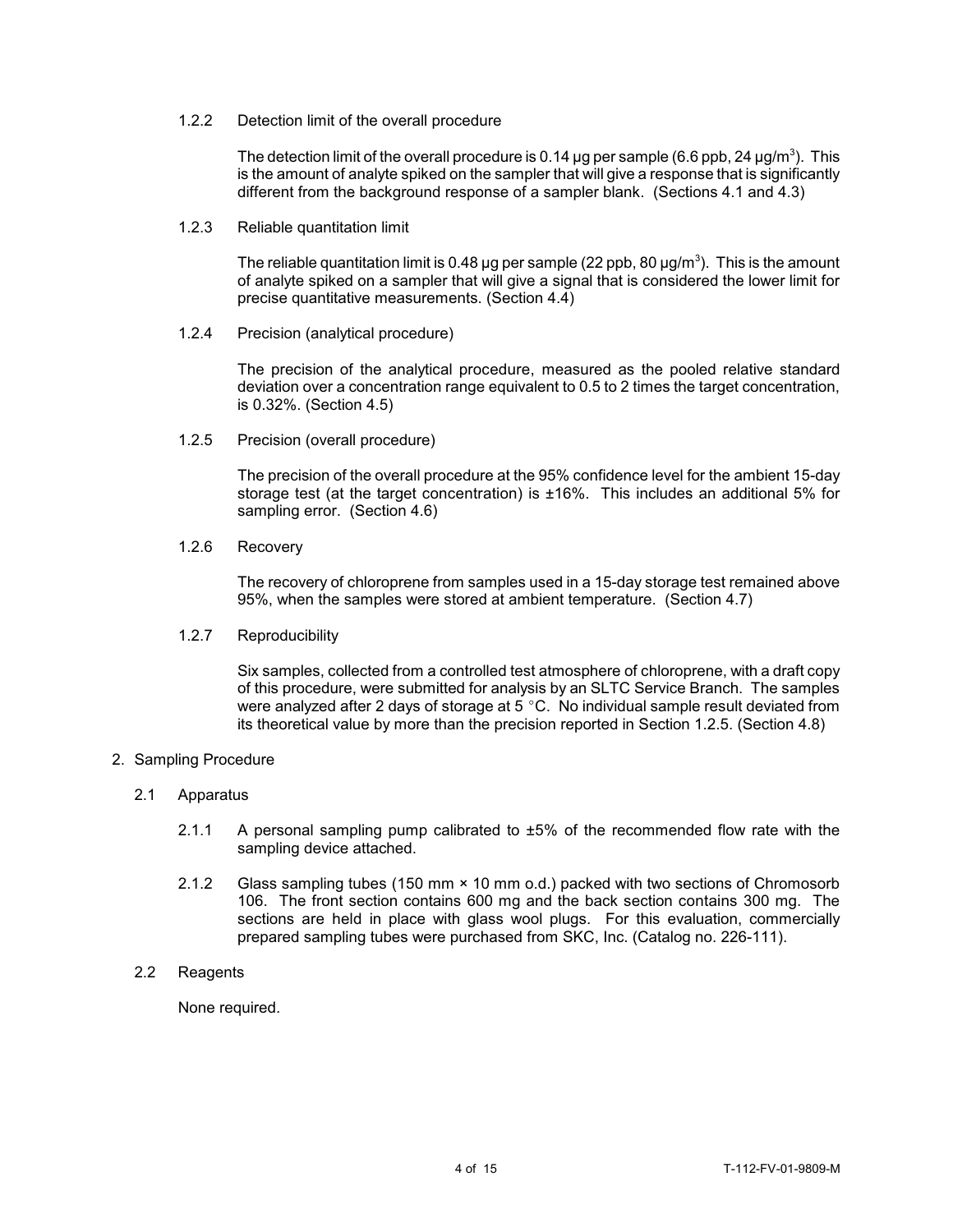## 2.3 Technique

- 2.3.1 Immediately before sampling, break off the ends of the sampling tube. All tubes should be from the same lot.
- 2.3.2 Attach the sampling tube to the sampling pump with flexible tubing.
- 2.3.3 Air should not pass through any hose or tubing before entering the sampling tube.
- 2.3.4 Cap both ends after sampling. Wrap each sample with a Form OSHA-21 seal.
- 2.3.5 Record the air volume for each sample.
- 2.3.6 Submit at least one blank with each set of samples. Blanks should be handled in the same manner as samples, except no air is drawn through them.
- 2.3.7 List any compounds that could be considered potential interferences.
- 2.4 Sampler capacity

The capacity of the front section of the SKC 226-111 sampling tube was tested by sampling from a test atmosphere of chloroprene (181 mg/m $^3$ , 80% RH, 22 $^{\circ}$ C) at 50 mL/min. The 5% breakthrough volume was determined to be 8.57 L. (Section 4.9)

- 2.5 Desorption efficiency
	- 2.5.1 The average desorption efficiency for chloroprene from Chromosorb 106 over the range of 0.5 to 2.0 times the target concentration was 101.9%. (Section 4.10.1)
	- 2.5.2 The desorption efficiencies at 0.05, 0.1, and 0.2 times the target concentration were found to be 100.8%, 101.0%, and 101.1%, respectively. (Section 4.10.1)
	- 2.5.3 Desorbed samples remain stable for at least 24 h. (Section 4.10.2)
- 2.6 Recommended air volume and sampling rate
	- 2.6.1 The recommended air volume is 6 L at 50 mL/min.
	- 2.6.2 For short-term sampling the recommended air volume is 1.5 L at 100 mL/min.
	- 2.6.3 When short-term samples are collected, the air concentrations equivalent to the reliable quantitation limits become larger. For example, the reliable quantitation limit is 84 ppb or 0.30 mg/m<sup>3</sup> for chloroprene when 1.5 L is collected.
- 2.7 Interferences (sampling)

There is no known interference for sampling.

- 2.8 Safety precautions (sampling)
	- 2.8.1 The sampling equipment should be attached to the worker in such a manner that it will not interfere with work performance or safety.
	- 2.8.2 All safety practices that apply to the work area being sampled should be followed.
- 3. Analytical Procedure
	- 3.1 Apparatus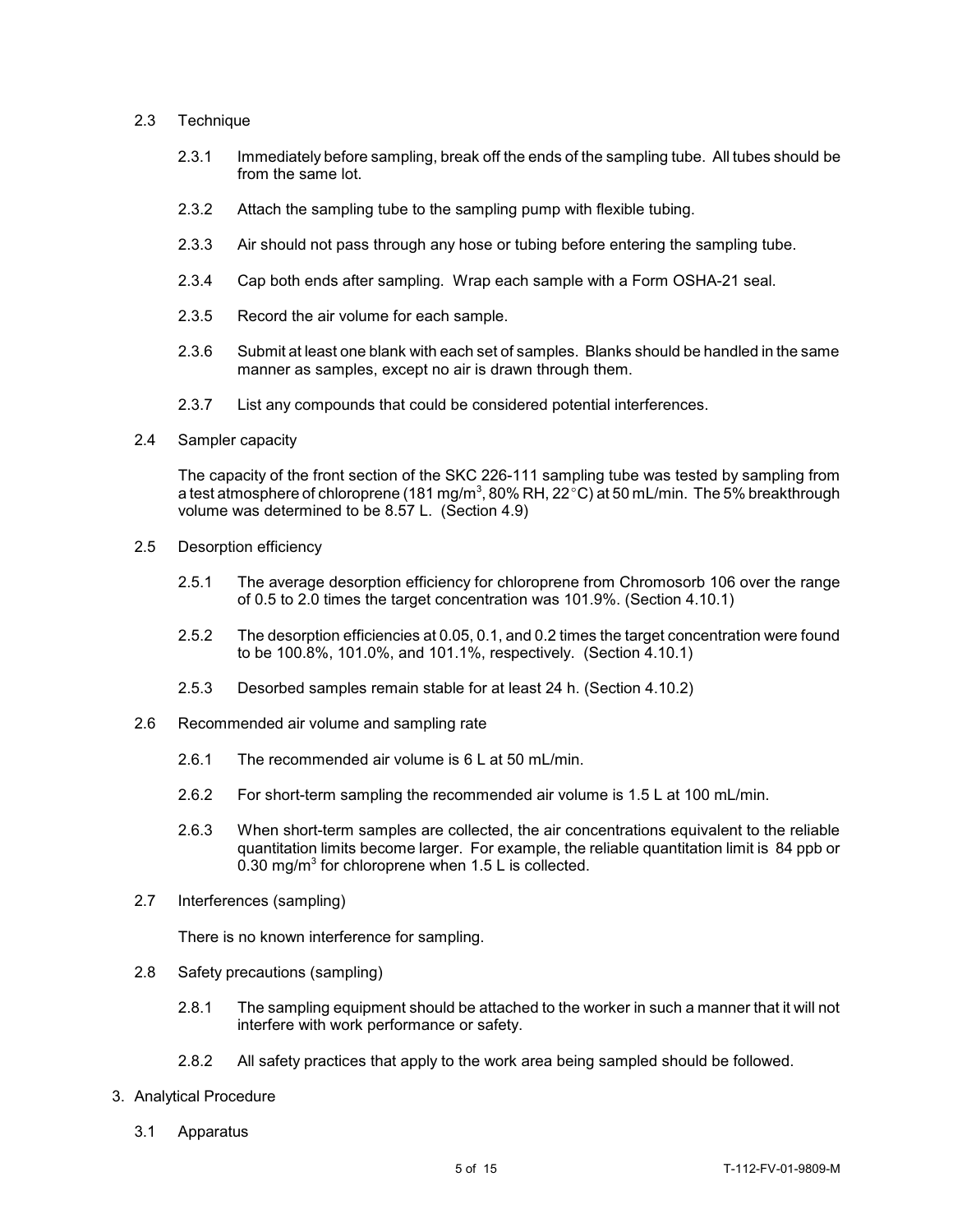- 3.1.1 A GC equipped with an electron capture detector (ECD). An HP 5890 equipped with an ECD and an autosampler were used in this evaluation.
- (trichloroethylene) from any interferences. An Rtx-1 column (60 m × 0.32 mm i.d., df 1.0 3.1.2 A capillary column capable of separating chloroprene and the internal standard µm) was used in this evaluation.
- 3.1.3 An electronic integrator or other suitable means of measuring detector response. The Millennium Chromatography Manager System (Waters) was used in this evaluation.
- 3.1.4 Glass vials, 4-mL and 2-mL, with poly(tetrafluoroethylene)-lined caps for desorbing samples and for use in the autosampler.
- 3.1.5 A dispenser capable of delivering 2.00 mL of desorbing solvent.

# 3.2 Reagents

- 45% in xylene, was obtained from Chem Service. They were stored in a freezer at -13  $^{\circ}$ C. 3.2.1 Chloroprene. Chloroprene, 50% in xylene, was obtained from Alfa/Aesar. Chloroprene,
- 3.2.2 Toluene. Toluene, b&j high purity solvent grade, was obtained from Baxter.
- 3.2.3 Trichloroethylene. Trichloroethylene, 99.5+%, was obtained from Aldrich Chemical.
- 3.2.4 Desorbing solvent. Dilute 5.0 µL of trichloroethylene with 1000 mL of toluene.
- 3.3 Standard preparation
	- 3.3.1 Distill chloroprene from its xylene solution (Section 4.12). Determine the concentration within a month of analysis. Determine the density of the solution if it is measured by volume instead of weight. Alternatively, use the reference standard of chloroprene supplied by Chem Service whose concentration is guaranteed to be within ±0.5% prior to the (w/w) of the 50% chloroprene in xylene using the freshly distilled chloroprene as reference. The 50% chloroprene solution should be stored in a freezer and its concentration checked expiration date.
	- 3.3.2 Prepare analytical standards bydiluting the reference standards with the desorbing solvent. Prepare fresh analytical standards daily. A 272-µg/mL standard solution corresponds to the target concentration.
- 3.4 Sample preparation
	- 3.4.1 Transfer the sorbent of the front and the back section to separate 4-mL glass vials.
	- 3.4.2 Add 2.00 mL of the desorbing solvent to each vial.
	- 3.4.3 Cap the vials and shake them on a shaker for 30 min.
	- 3.4.4. Pour the solution into a 2-mL autosampler vial.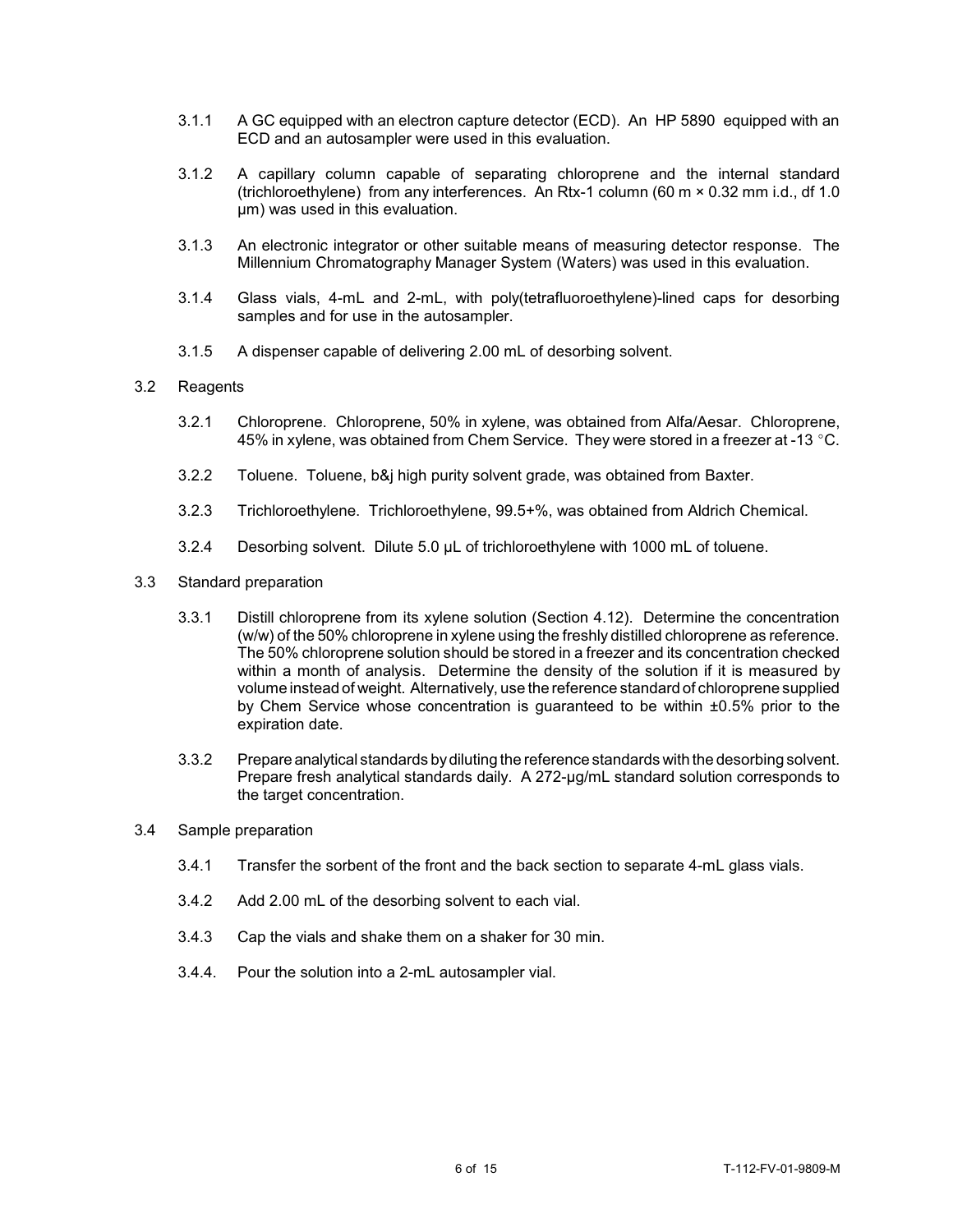## 3.5 Analysis

3.5.1 GC conditions



Figure 3.5.1. Chromatogram at target concentration.  $1 =$  chloroprene,  $2 =$  internal standard.

 method is used. A calibration curve 3.5.2 An internal standard calibration can be constructed by plotting concentration of the analyte versus ISTD-corrected response of standard injections. Bracket the samples with freshly prepared standards.





- 3.6 Interferences (analytical)
	- 3.6.1 Any compound that produces an ECD response and has a similar retention time as the analyte or the internal standard is a potential interference. If any potential interferences are reported, they should be considered before samples are desorbed. Generally, chromatographic conditions can be altered to separate an interference from the analyte.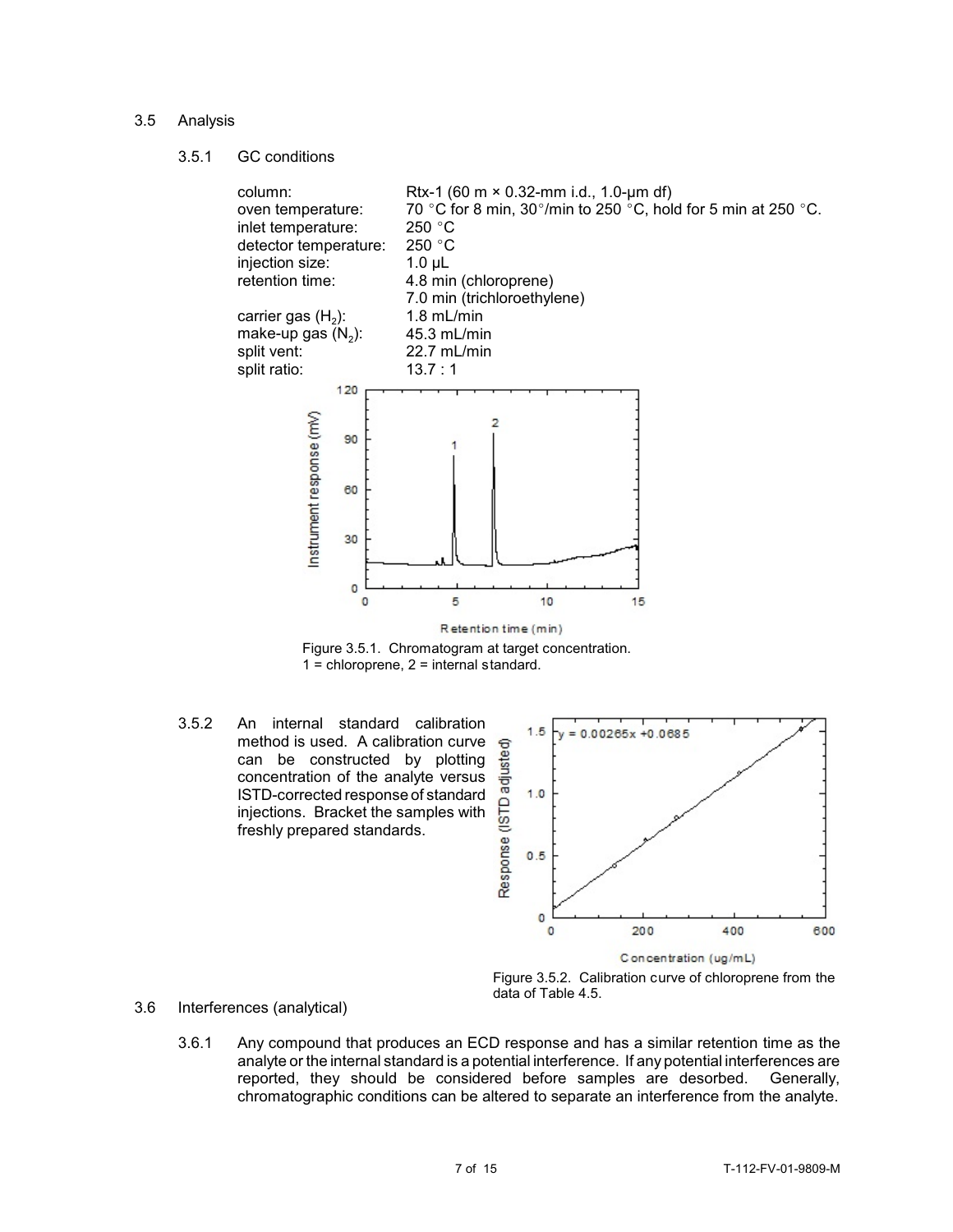- 3.6.2 Any compound that affects the ECD response is a potential interference. The oven temperature program in Section 3.5.1 should be followed to remove any late eluting peak after each injection.
- 3.6.3 When necessary, the identity or the purity of an analyte peak may be confirmed with additional analytical data (Section 4.11).

## 3.7 Calculations

 amount is corrected by subtracting the amount (if any) found in the blank. The air concentration is The amount (in micrograms) of chloroprene per milliliter is obtained from the calibration curve. This calculated using the following formula.

 $mg/m^3 = \frac{(microgram per mL) \times (desorption volume, mL)}{(liters of air sampled) \times (desorption efficiency)}$ 

$$
ppm = (mg/m^3) \times \frac{24.46}{MW}
$$

where: desorption volume = 2.00 mL desorption efficiency = 1.05  $MW = 88.54$ 

- 3.8 Safety precautions (analytical)
	- 3.8.1 Follow the rules set down in your Chemical Hygiene Plan.
	- 3.8.2 Wear appropriate gloves. Avoid skin contact and inhalation of all chemicals.
	- 3.8.3 Wear safety glasses and a lab coat at all times while in the lab area.
- 4. Backup Data
	- 4.1 Determination of detection limits

Detection limits (DL), in general, are defined as the amount (or concentration) of analyte that gives a response  $(Y_{DL})$  that is significantly different (three standard deviations  $(SD_{BR})$ ) from the background response  $(Y_{BR})$ .

$$
Y_{DL} - Y_{BR} = 3(SD_{BR})
$$

 data obtained from the analysis of a series of analytical standards or samples whose responses are in the vicinity of the background response. The regression curve obtained for a plot of instrument response versus concentration of analyte will usually be linear.  $\,$  Assuming SD $_{\texttt{BR}}$  and the precision The direct measurement of  $\mathsf{Y}_{\text{\tiny BR}}$  and  $\mathsf{SD}_{\text{\tiny BR}}$  in chromatographic methods is typically inconvenient and difficult because  $\mathsf{Y}_\mathsf{BR}$  is usually extremely low. Estimates of these parameters can be made with of data about the curve are similar, the standard error of estimate (SEE) for the regression curve can be substituted for  $SD_{BR}$  in the above equation. The following calculations derive a formula for DL: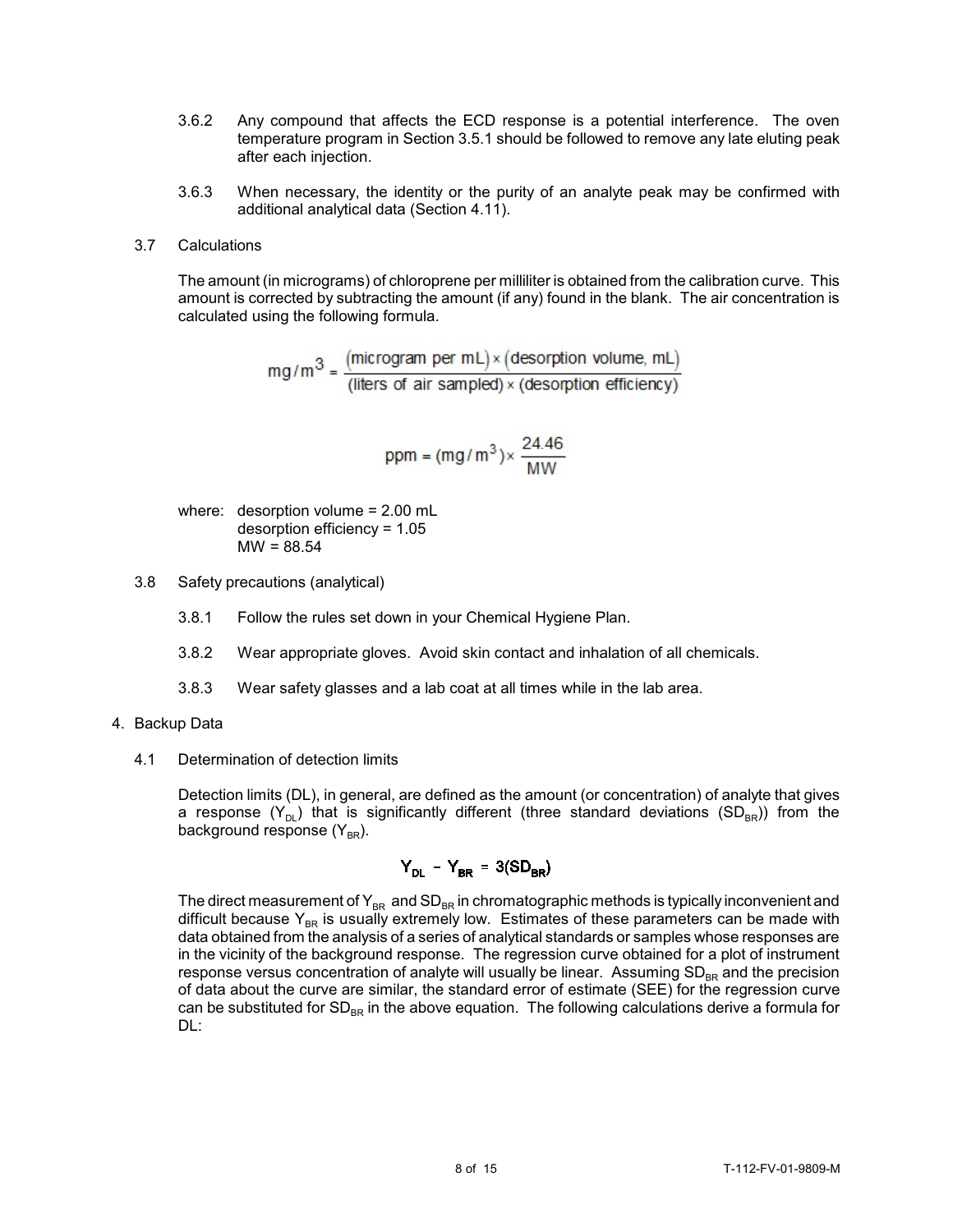$$
\text{SEE} = \sqrt{\frac{\sum (Y_{\text{obs}} - Y_{\text{est}})^2}{n - k}} \qquad \begin{array}{c} Y_{\text{obs}} = Y_{\text{est}} \\ Y_{\text{est}} = Y_{\text{est}} \\ 0 = Y_{\text{est}} \end{array}
$$

 $Y_{obs}$  = observed response = estimated response from regression curve = total no. of data points  $= 2$  for a linear regression curve

At point  $Y_{DL}$  on the regression curve

 $Y_{DL}$  = A(DL) +  $Y_{BR}$  A = analytical sensitivity (slope)

therefore

$$
DL = \frac{(Y_{DL} - Y_{BR})}{A}
$$

Substituting  $3(SEE) + Y_{BR}$  for Y<sub>DL</sub> gives

$$
DL = \frac{3(SEE)}{A}
$$

## 4.2 Detection limit of the analytical procedure (DLAP)

 The DLAP is measured as the mass of analyte actually introduced into the chromatographic column. Ten analytical standards of chloroprene whose concentrations were equally spaced from 0 to 0.532 (A and SEE) for the calculation of the DLAP. Values of 4.92  $\times$  10<sup>-5</sup> and 1.19  $\times$  10<sup>-4</sup> were obtained µg/mL were prepared. The standard containing 0.532 µg/mL represented approximately 10 times the baseline noise. These solutions were analyzed with the recommended analytical parameters (1-µL injection, 13.7 : 1 split). The data obtained were used to determine the required parameters for A and SEE respectively. DLAP was calculated to be 2.4 pg on column or 0.033  $\mu$ g/mL.



# 4.3 Detection limit of the overall procedure (DLOP)

 The DLOP is measured as mass per sample and expressed as equivalent air concentration, based from 0 to 1.06 µg. The latter amount, when spiked on a sampler, would produce a peak approximately 10 times the baseline noise for a sample blank. These samples were analyzed with parameters (A and SEE) for the calculation of the DLOP. Values of 1.94  $\times$  10<sup>-3</sup> and 9.32  $\times$  10<sup>-5</sup> were obtained for A and SEE respectively. DLOP was calculated to be 0.14  $\mu$ g/sample (24  $\mu$ g/m $^3$  or 6.6 on the recommended sampling parameters. Ten samplers were spiked with chloroprene ranging the recommended analytical parameters, and the data obtained used to calculate the required ppb).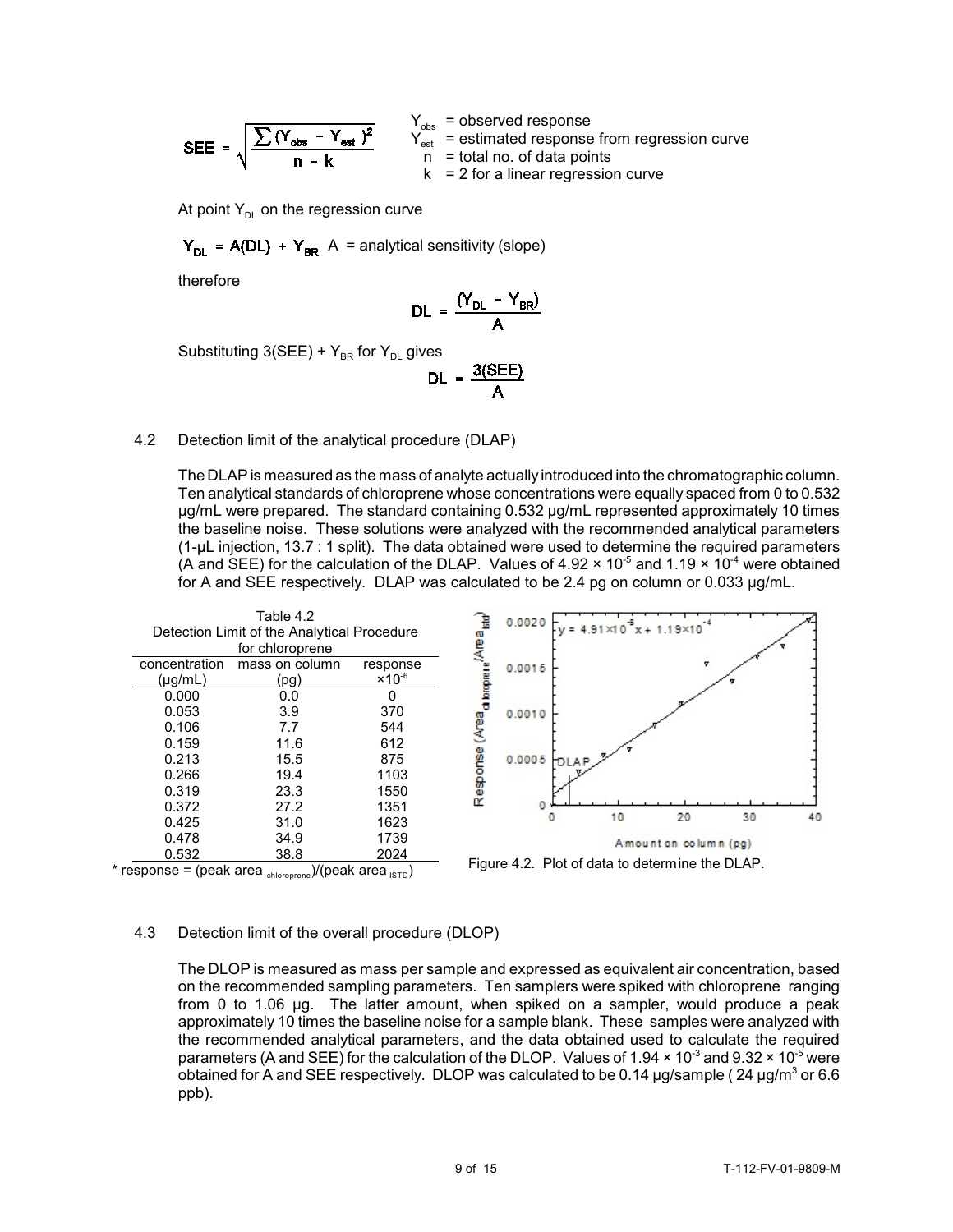| Table 4.3                                |                           |  |  |  |  |
|------------------------------------------|---------------------------|--|--|--|--|
| Detection Limit of the Overall Procedure |                           |  |  |  |  |
| for Chloroprene                          |                           |  |  |  |  |
| mass per sample                          | response                  |  |  |  |  |
| (µg)                                     | $\times$ 10 <sup>-6</sup> |  |  |  |  |
| 0.000                                    |                           |  |  |  |  |
| 0.106                                    | O                         |  |  |  |  |
| 0.213                                    | 379                       |  |  |  |  |
| 0.319                                    | 567                       |  |  |  |  |
| 0.425                                    | 819                       |  |  |  |  |
| 0.532                                    | 913                       |  |  |  |  |
| 0.638                                    | 1108                      |  |  |  |  |
| 0.744                                    | 1561                      |  |  |  |  |
| 0.851                                    | 1532                      |  |  |  |  |
| 0.957                                    | 1716                      |  |  |  |  |
| 1.06                                     | 2017                      |  |  |  |  |



\* response = (peak area  $_{\text{chloroprene}}$ )/(peak area  $_{\text{ISTD}}$ ) Figure 4.3. Plot of data to obtain DLOP and RQL.

4.4 Reliable quantitation limit

 precise quantitative measurements. It is analyte is recovered. The RQL is defined as the amount of analyte that gives a response The RQL is considered the lower limit for determined from the regression line data obtained for the calculation of the DLOP (Section 4.3), providing at least 75% of the  $(Y_{\text{RQL}})$  such that

$$
Y_{RQL} - Y_{BR} = 10(SD_{BR})
$$

therefore

$$
RQL = \frac{10(SEE)}{A}
$$



Figure 4.4. Chromatogram near RQL. 1 = chloroprene,

 $RQL = 0.48 \mu g$  per sample (80  $\mu g/m^3$  or 22  $^2 =$  trichloroethylene, 3 = unknown impurity. ppb)

Recovery at this level is 88%.

## 4.5 Precision (analytical method)

 The precision of the analytical procedure is defined as the pooled relative standard deviation  $(RSD<sub>p</sub>)$ . Relative standard deviations were determined from six replicate injections of analytical standards at 0.5, 0.75, 1, 1.5, and 2 times the target concentration. After assuring that the RSDs satisfy the Cochran test for homogeneity at the 95% confidence level, RSD<sub>n</sub> was calculated.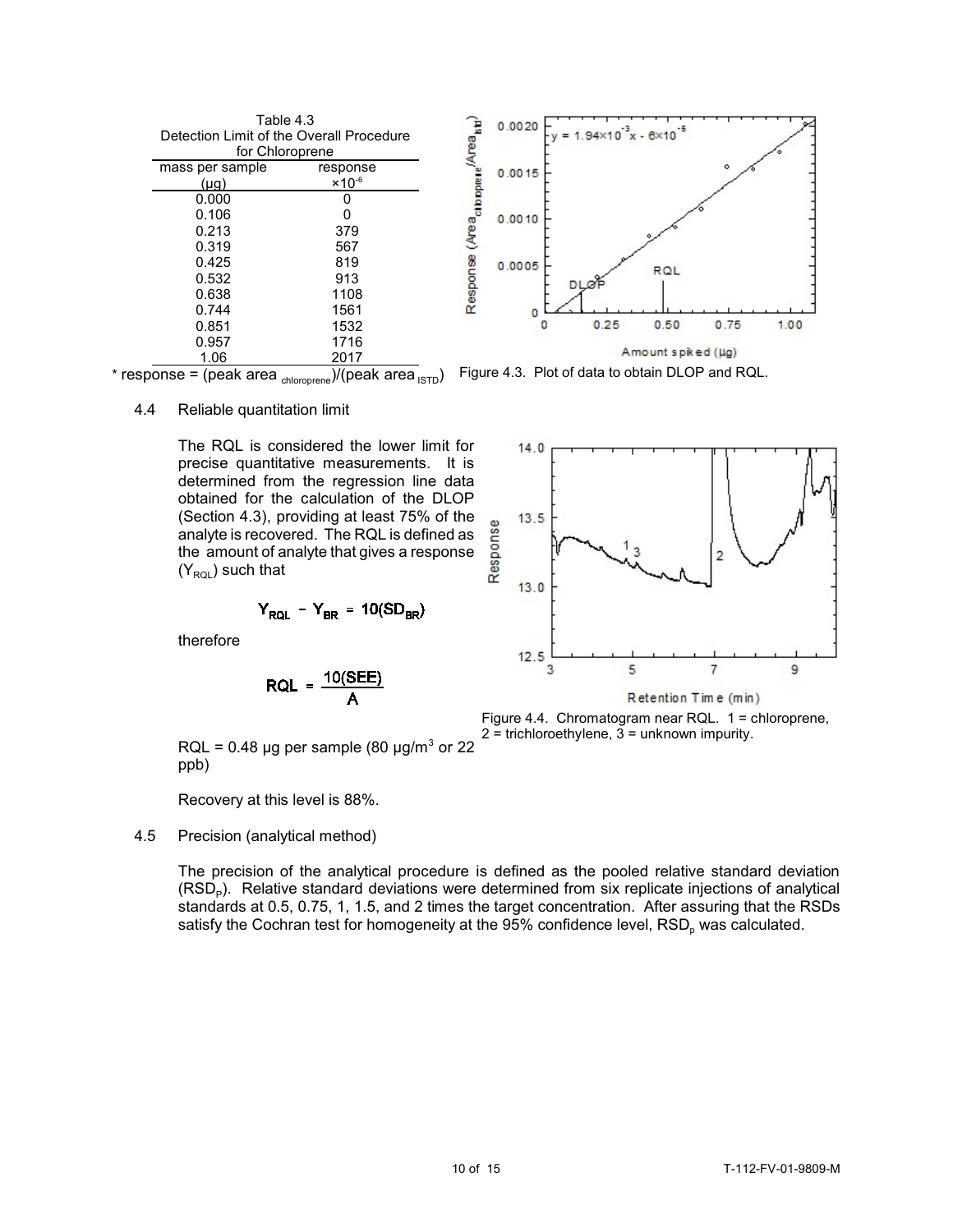| Instrument Response to Chloroprene |              |               |            |              |            |  |  |
|------------------------------------|--------------|---------------|------------|--------------|------------|--|--|
| × target concn                     | $0.5 \times$ | $0.75 \times$ | 1 $\times$ | $1.5 \times$ | $2 \times$ |  |  |
| $\mu q/mL$                         | 137          | 205           | 274        | 411          | 548        |  |  |
| Response*                          | 0.4174       | 0.6209        | 0.7990     | 1.1582       | 1.5048     |  |  |
|                                    | 0.4173       | 0.6210        | 0.7982     | 1.1585       | 1.5091     |  |  |
|                                    | 0.4177       | 0.6230        | 0.7997     | 1.1562       | 1.5225     |  |  |
|                                    | 0.4171       | 0.6217        | 0.8051     | 1.1555       | 1.5224     |  |  |
|                                    | 0.4177       | 0.6218        | 0.8065     | 1.1602       | 1.5121     |  |  |
|                                    | 0.4177       | 0.6220        | 0.8063     | 1.1599       | 1.5130     |  |  |
| $\overline{\mathsf{x}}$            | 0.4175       | 0.6217        | 0.8025     | 1.1581       | 1.5140     |  |  |
| SD                                 | 0.0003       | 0.0008        | 0.0039     | 0.0019       | 0.0072     |  |  |
| RSD %                              | 0.06         | 0.12          | 0.49       | 0.16         | 0.47       |  |  |

Table 4.5

\* response = (peak area  $_{\text{chlororene}}$ )/(peak area  $_{\text{ISTD}}$ )

 The Cochran test for homogeneity requires the calculation of the g statistics according to the following formula:

$$
g = \frac{\text{largest RSD}^2}{\text{RSD}_{0.5x}^2 + \text{RSD}_{0.75x}^2 + \text{RSD}_{1x}^2 + \text{RSD}_{1.5x}^2 + \text{RSD}_{2x}^2} = 0.4758
$$

 The critical value of the *g* statistic, at the 95% confidence level, for five variances, each associated with six observations, is 0.5065. Because the *g* statistic obtained (0.4758) does not exceed this value, the RSDs within each level can be considered equal and they can be pooled (RSD<sub>P</sub>) to give an estimated RSD for the concentration range studied.

$$
RSD_p = \sqrt{\frac{5(RSD_{0.5x}^2 + RSD_{0.75x}^2 + RSD_{1x}^2 + RSD_{1.5x}^2 + RSD_{2x}^2)}{5 + 5 + 5 + 5 + 5}} = 0.32\%
$$

#### 4.6 Precision (overall procedure)

 The precision of the overall procedure is determined from the storage data in Section 4.7. The graphed storage data allows the inclusion of storage time as one of the factors affecting overall precision. The SEE<sub>R</sub> is similar to the standard deviation, except it is a measure of dispersion of data determination of the standard error of estimate ( $SE<sub>R</sub>$ ) for a regression line plotted through the about a regression line instead of about a mean. It is determined with the following equation:

$$
SEE_R = \sqrt{\frac{\sum (Y_{obs} - Y_{est})^2}{n - k}}
$$
  
\n
$$
E = \sqrt{\frac{\sum (Y_{obs} - Y_{est})^2}{n - k}}
$$
  
\n
$$
Y_{obs} = \text{observed % recovery at a given time}
$$
  
\n
$$
Y_{est} = \text{estimated % recovery from the regression line at the same given time}
$$
  
\n
$$
Y_{sst} = \text{estimated % recovery from the regression line at the same}
$$

An additional 5% for pump error (SP) is added to the SEE<sub>R</sub> by the addition of variances to obtain the total standard error of estimate.

$$
SEE = \sqrt{(SEE_R)^2 + (SP)^2}
$$

 The precision at the 95% confidence level is obtained by multiplying the standard error of estimate (with pump error included) by 1.96 (the z-statistic from the standard normal distribution at the 95% in the storage graphs, as shown in Figures 4.7.1 and 4.7.2. The precision of the overall procedure confidence level). The 95% confidence intervals are drawn about their respective regression lines of ±16% was obtained from Figure 4.7.1.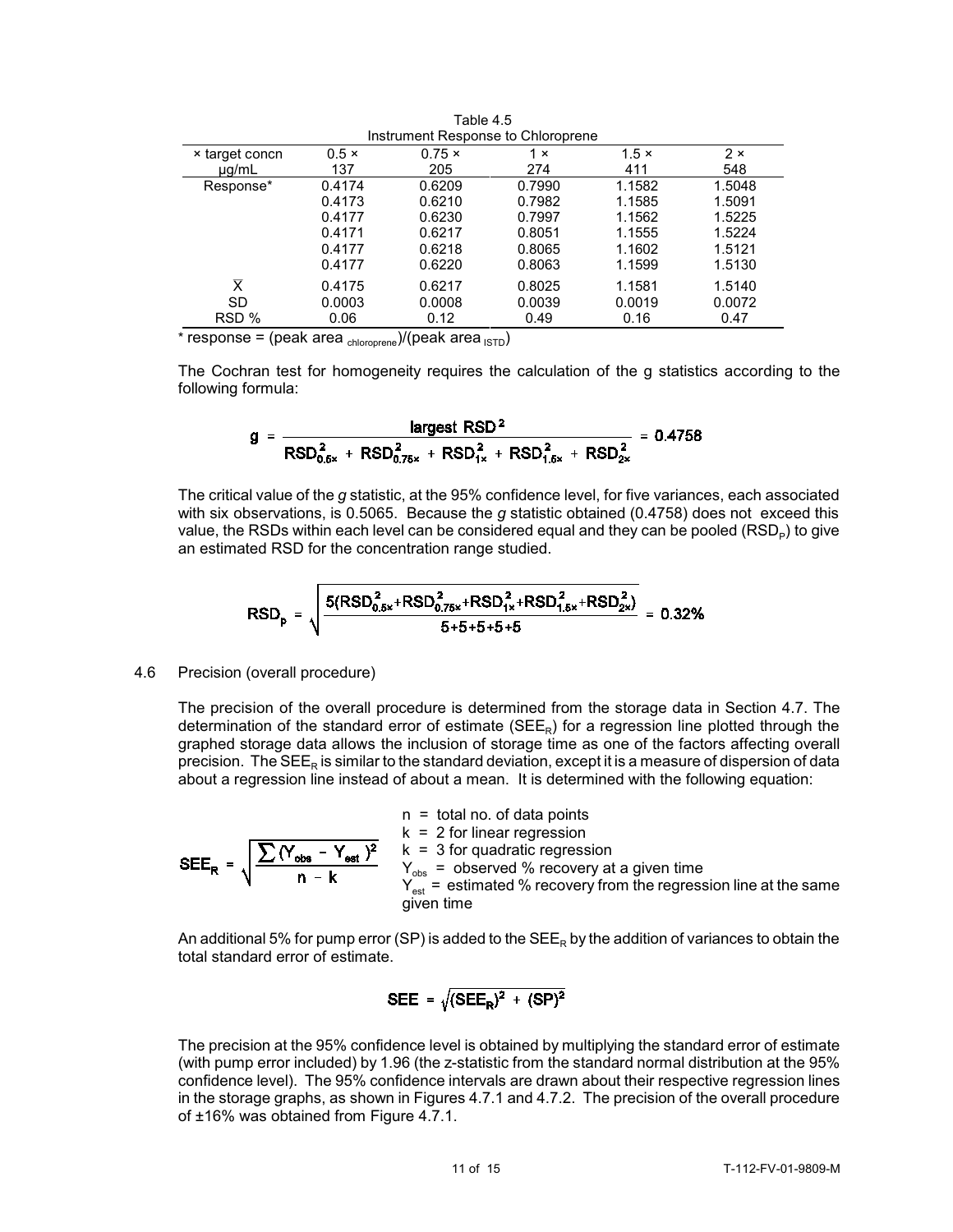# 4.7 Storage test

 $22^{\circ}$ C) through samplers at 50 mL/min for 120 min. The concentration of chloroprene was approximately at the target concentration. Thirty-six samples were prepared. Six samples were analyzed on the day of preparation. One-half of the remaining samples were stored in a refrigerator 2-4 day intervals, three samples were selected from each of the two sets and analyzed. The results were compared to those of day 0. Because a few of the samples were lost, the experiment was the back section of the day-15 and day-13 samples stored at ambient temperature. No chloroprene Storage samples were prepared bydrawing a controlled test atmosphere (80% relative humidityand ( $5^{\circ}$ C), and the other half were stored at ambient temperature (about  $22^{\circ}$ C) in a closed drawer. At repeated with another batch of 18 samples. Some amount of analyte (up to ~15%) was found in was detected in the back sections of the samples stored in a refrigerator.

| 1 aui <del>c 4</del> .7<br>Storage Test for Chloroprene |                               |       |         |       |                                    |       |  |
|---------------------------------------------------------|-------------------------------|-------|---------|-------|------------------------------------|-------|--|
| time<br>(days)                                          | percent recovery<br>(ambient) |       |         |       | percent recovery<br>(refrigerated) |       |  |
| 0                                                       | lost                          | 100.7 | 99.3    | lost  | 100.7                              | 99.3  |  |
| 0                                                       | 100.1                         | 99.9  | lost    | 100.1 | 99.9                               | lost  |  |
| 0                                                       | 100.4                         | 99.3  | 100.3   | 100.4 | 99.3                               | 100.3 |  |
| 3                                                       | 101.3                         | 103.8 | 100.1   | 102.2 | lost                               | 102.9 |  |
| 4                                                       | 96.8                          |       |         | 99.5  | 99.4                               |       |  |
| 6                                                       | 97.5                          | 97.0  | $74.6*$ | 100.3 | 100.9                              | 98.6  |  |
|                                                         | 95.1                          | 96.8  |         | 101.0 |                                    |       |  |
| 9                                                       | 97.5                          | 89.9  | 95.5    | 100.6 | $53.5*$                            | 101.9 |  |
| 11                                                      | 83.4                          |       |         | 96.8  | 89.2                               |       |  |
| 13                                                      | 87.4                          | 83.7  | 81.1    | 92.0  | 93.1                               | 92.2  |  |
| 13                                                      | 100.1                         | 100.8 |         | 95.7  |                                    |       |  |
| 15                                                      | 105.1                         | 102.2 | 104.0   | 99.7  | 104.1                              | 99.1  |  |
| 15                                                      | 99.0                          |       |         | 96.3  | 98.0                               |       |  |

Table 4.7

Lost = tube broken or tubing came off during sampling \*outlier, not used



Figure 4.7.1. Ambient storage test for chloroprene. Figure 4.7.2. Refrigerated storage test for chloroprene.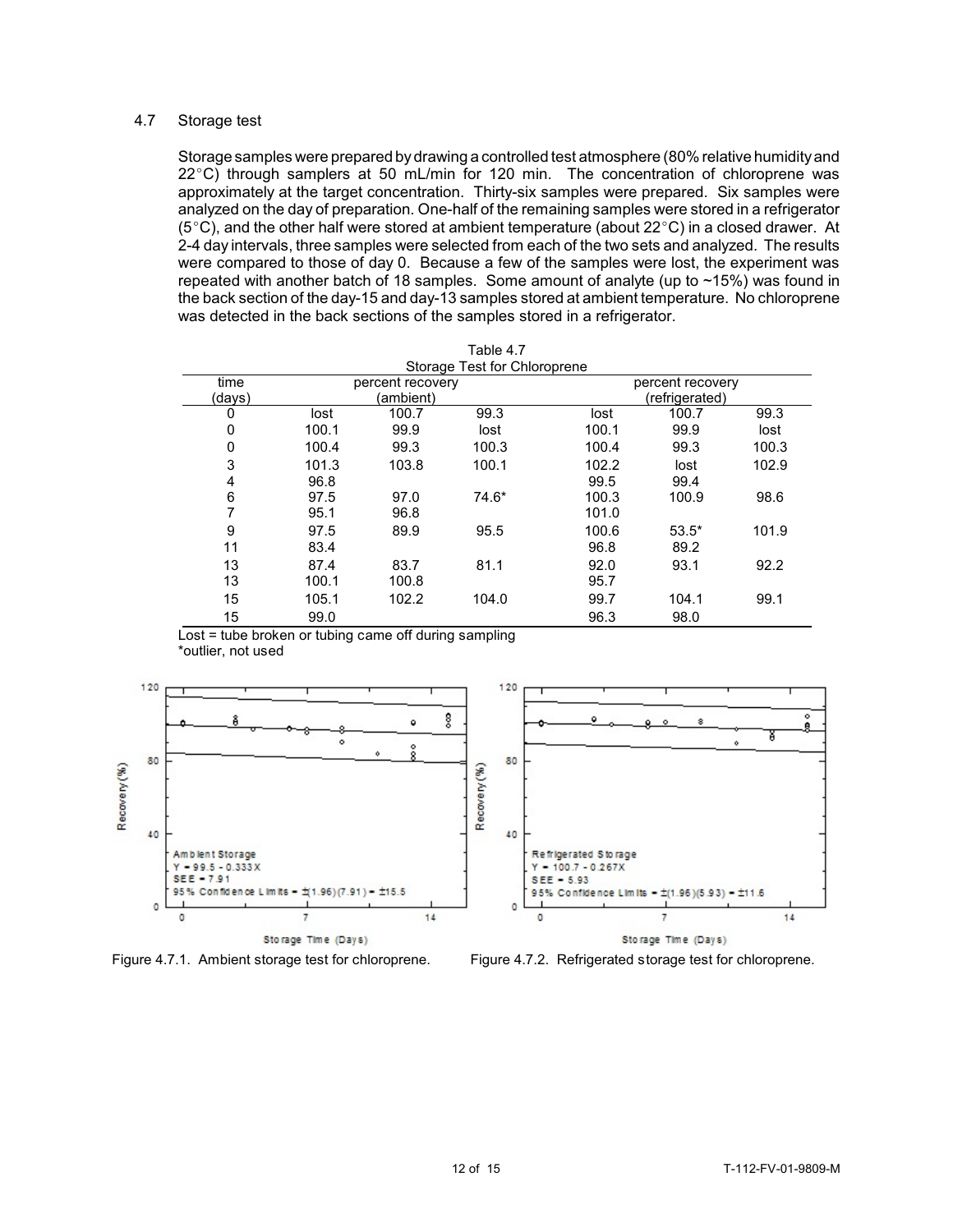# 4.8 Reproducibility

 Reproducibility samples were prepared by collecting them from a controlled test atmosphere similar to that used in the storage test. The samples were submitted to an SLTC Service Branch for analysis. The samples were analyzed after being stored for 2 days at 5°C. No sample result had a deviation greater than the precision of the overall procedure determined in Section 4.7.

| Reproducibility Data for Chloroprene |           |               |                   |  |  |
|--------------------------------------|-----------|---------------|-------------------|--|--|
| ppm expected                         | ppm found | percent found | percent deviation |  |  |
| 26.7                                 | 25.6      | 95.9          | $-4.1$            |  |  |
| 26.7                                 | 26.0      | 97.4          | $-2.6$            |  |  |
| 26.7                                 | 26.0      | 97.4          | $-2.6$            |  |  |
| 26.7                                 | 25.4      | 95.1          | $-4.9$            |  |  |
| 26.7                                 | 25.6      | 95.9          | $-4.1$            |  |  |
| 26.7                                 | 26.4      | 98.9          | $-1.1$            |  |  |

Table 4.8 Reproducibility Data for Chloroprene

#### 4.9 Sampler capacity

 The capacity of the front section of a Chromosorb 106 tube (SKC 226-111) was tested by sampling from a test atmosphere of chloroprene at two times the target concentration (181 mg/m<sup>3</sup>, 80% relative humidity at 22  $^{\circ}$ C). The flow rate was 0.05 L/min. The downstream air was monitored at 10minute interval with a GC equipped with a gas sampling valve. The 5% breakthrough point was determined to be 8.57 L.





#### 4.10 Desorption efficiency and stability of desorbed samples

#### 4.10.1 Desorption efficiency

 The average desorption efficiency over the working range of 0.5 to 2 times the target The desorption efficiencies (DE) test samples were prepared by liquid-spiking the 600-mg portions of Chromosorb 106 with chloroprene at 0.05 to 2 times the target concentration. These samples were stored overnight at ambient temperature, desorbed, and analyzed. concentration was 101.9%.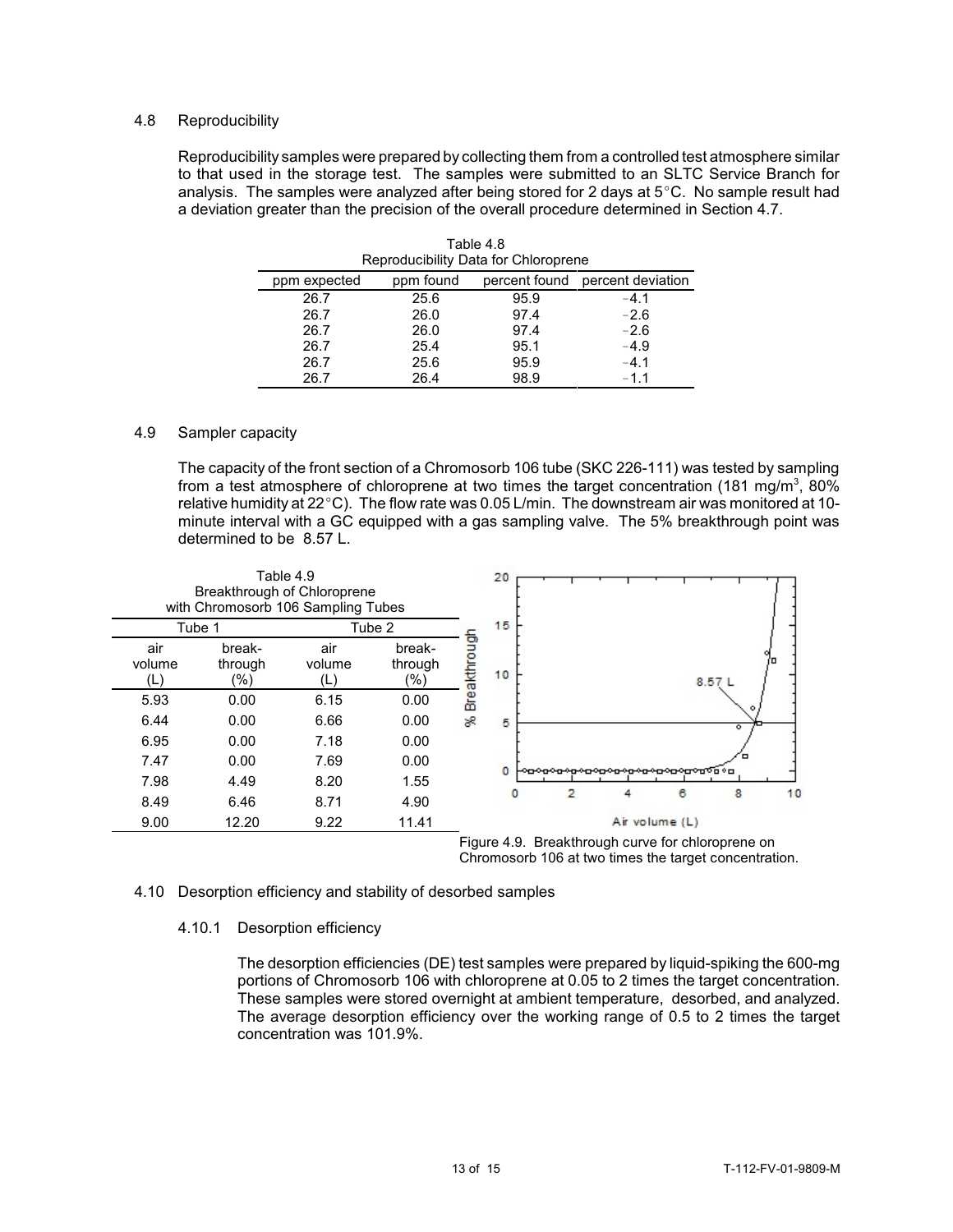| <b>Description Emoldity or Omoropiche</b> |               |              |              |              |              |              |
|-------------------------------------------|---------------|--------------|--------------|--------------|--------------|--------------|
| x target concn                            | $0.05 \times$ | $0.1 \times$ | $0.2 \times$ | $0.5 \times$ | $1.0 \times$ | $2.0 \times$ |
| (µg/sample)                               | 26.6          | 53.2         | 106          | 266          | 532          | 1063         |
| DE (%)                                    | 101.0         | 100.5        | 100.8        | 101.3        | 101.0        | 102.4        |
|                                           | 101.2         | 100.5        | 101.4        | 100.9        | 103.5        | 102.7        |
|                                           | 100.8         | 100.3        | 101.8        | 101.1        | 101.8        | 102.5        |
|                                           | 100.7         | 101.4        | 101.3        | 101.1        | 102.0        | 102.8        |
|                                           | 100.3         | 101.7        | 101.2        | 100.9        | 102.2        | 103.0        |
|                                           | 100.8         | 101.5        | 99.9         | 100.5        | 102.0        | 103.0        |
| Average                                   | 100.8         | 101.0        | 101.1        | 101.0        | 102.1        | 102.7        |

Table 4.10.1 Desorption Efficiency of Chloroprene

## 4.10.2 Stability of desorbed samples

 The stability of the desorbed samples was investigated by re-analyzing the one times the target concentration samples 24 hours later. After the desorption efficiency analysis was their punctured septa. The samples were re-analyzed with fresh standards. The average percent change was  $-2.7$  for the re-capped samples and  $-3.7$  for those that were not performed, three vials were recapped with new septa while the remaining three retained recapped.

| Table 4.10.2<br>Stability of Desorbed Samples of Chloroprene                                                     |         |        |       |         |            |  |  |
|------------------------------------------------------------------------------------------------------------------|---------|--------|-------|---------|------------|--|--|
| punctured septa replaced<br>punctured septa retained                                                             |         |        |       |         |            |  |  |
| initial<br>DE after<br>DE after<br>initial<br>DE (%)<br>DE (%)<br>difference<br>one day $(\%)$<br>one day $(\%)$ |         |        |       |         | difference |  |  |
| 101.0                                                                                                            | 99.0    | $-2.0$ | 102.0 | 98.2    | $-3.8$     |  |  |
| 103.5                                                                                                            | 99.2    | $-4.3$ | 102.2 | 98.5    | $-3.7$     |  |  |
| 101.8                                                                                                            | 99.9    | $-1.9$ | 102.0 | 98.4    | $-3.5$     |  |  |
|                                                                                                                  | average |        |       | average |            |  |  |
| 102.1                                                                                                            | 99.4    | $-2.7$ | 102.1 | 98.4    | $-3.7$     |  |  |

# 4.11 Qualitative analysis

Chloroprene may be confirmed by GC/MS using GC conditions similar to those in Section 3.5.1.



Figure 4.11. Mass spectrum of 2-chloro-1,3-butadiene.